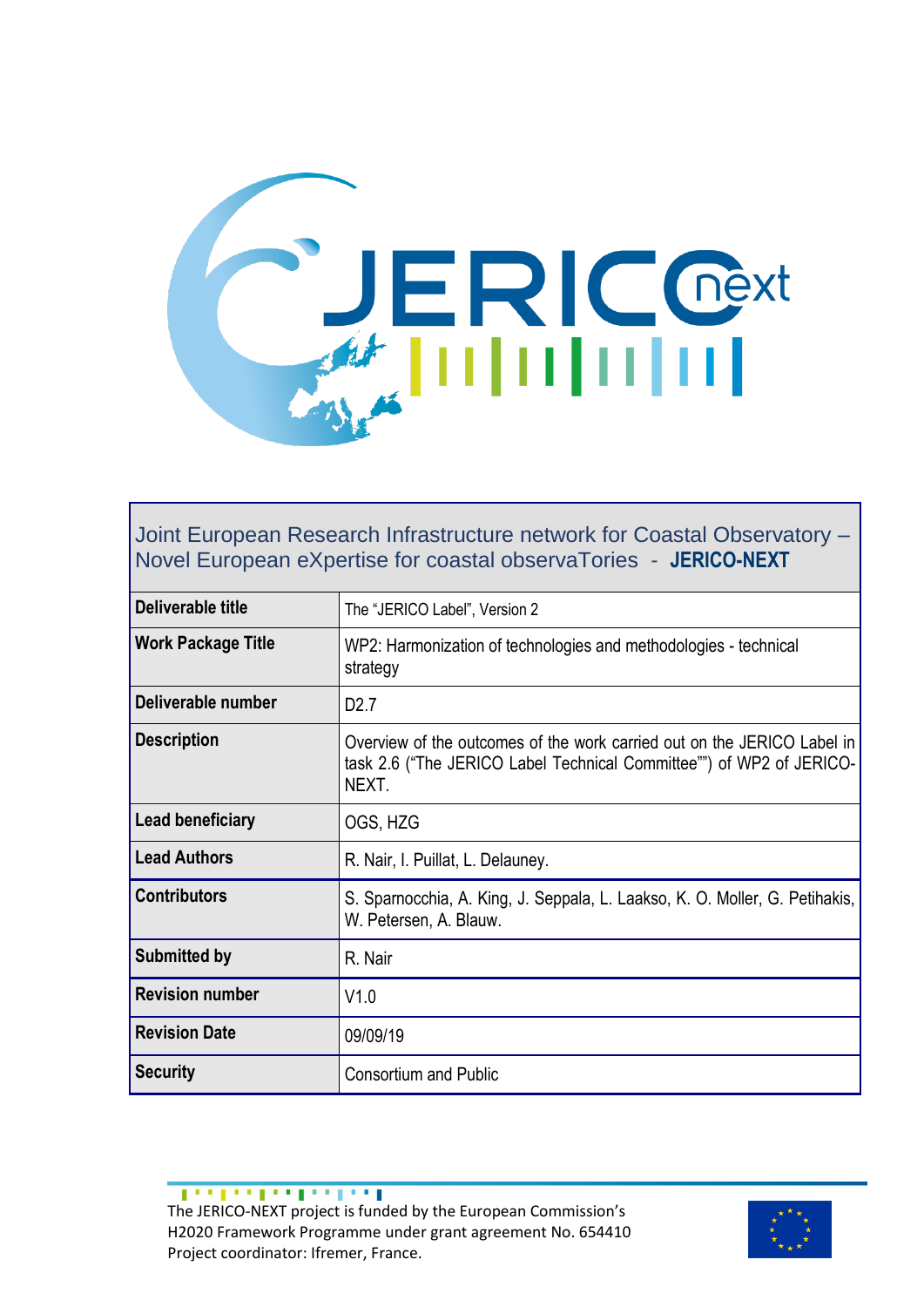**JERICO-NEXT**

| <b>History</b>   |             |                                 |         |  |
|------------------|-------------|---------------------------------|---------|--|
| <b>Revision</b>  | <b>Date</b> | Modification                    | Author  |  |
| V <sub>0.0</sub> | 19/02/2019  | First release.                  | R. Nair |  |
| V1.0             | 09/09/2019  | Revision and update of content. | R. Nair |  |
|                  |             |                                 |         |  |
|                  |             |                                 |         |  |
|                  |             |                                 |         |  |

| <b>Approvals</b>  |                        |                          |             |                        |  |
|-------------------|------------------------|--------------------------|-------------|------------------------|--|
|                   | <b>Name</b>            | Organisation             | <b>Date</b> | Visa                   |  |
| Coordinator       | P. Farcy               | Ifremer                  | 15/09/2019  | PF                     |  |
| <b>WP Leaders</b> | R. Nair<br>W. Petersen | <b>OGS</b><br><b>HZG</b> | 09/09/2019  | R. Nair<br>W. Petersen |  |

## **PROPRIETARY RIGHTS STATEMENT**

THIS DOCUMENT CONTAINS INFORMATION, WHICH IS PROPRIETARY TO THE **JERICO-NEXT** CONSORTIUM. NEITHER THIS DOCUMENT NOR THE INFORMATION CONTAINED HEREIN SHALL BE USED, DUPLICATED OR COMMUNICATED EXCEPT WITH THE PRIOR WRITTEN CONSENT OF THE **JERICO-NEXT** COORDINATOR.

# 1221221221221221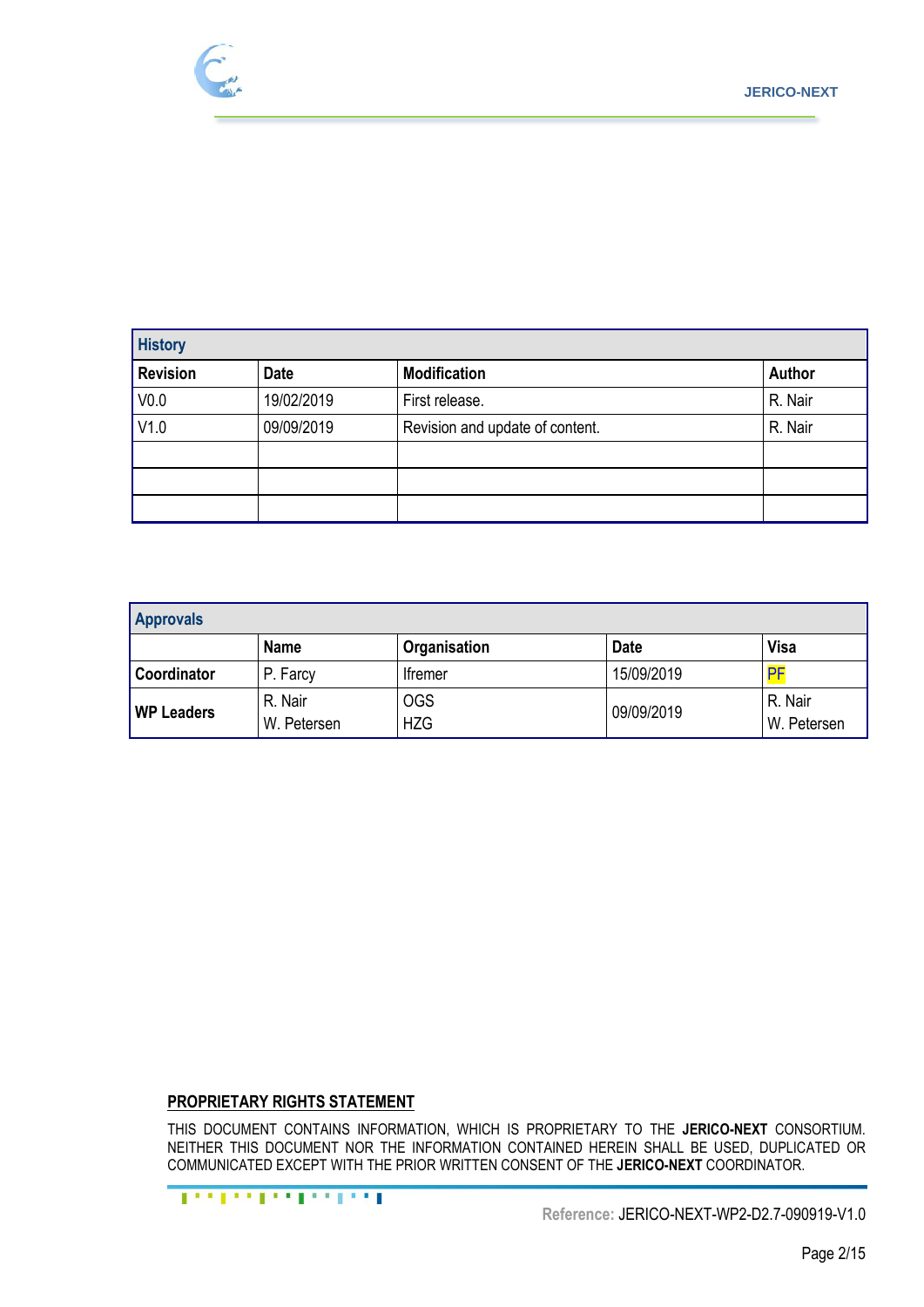**JERICO-NEXT**

C 24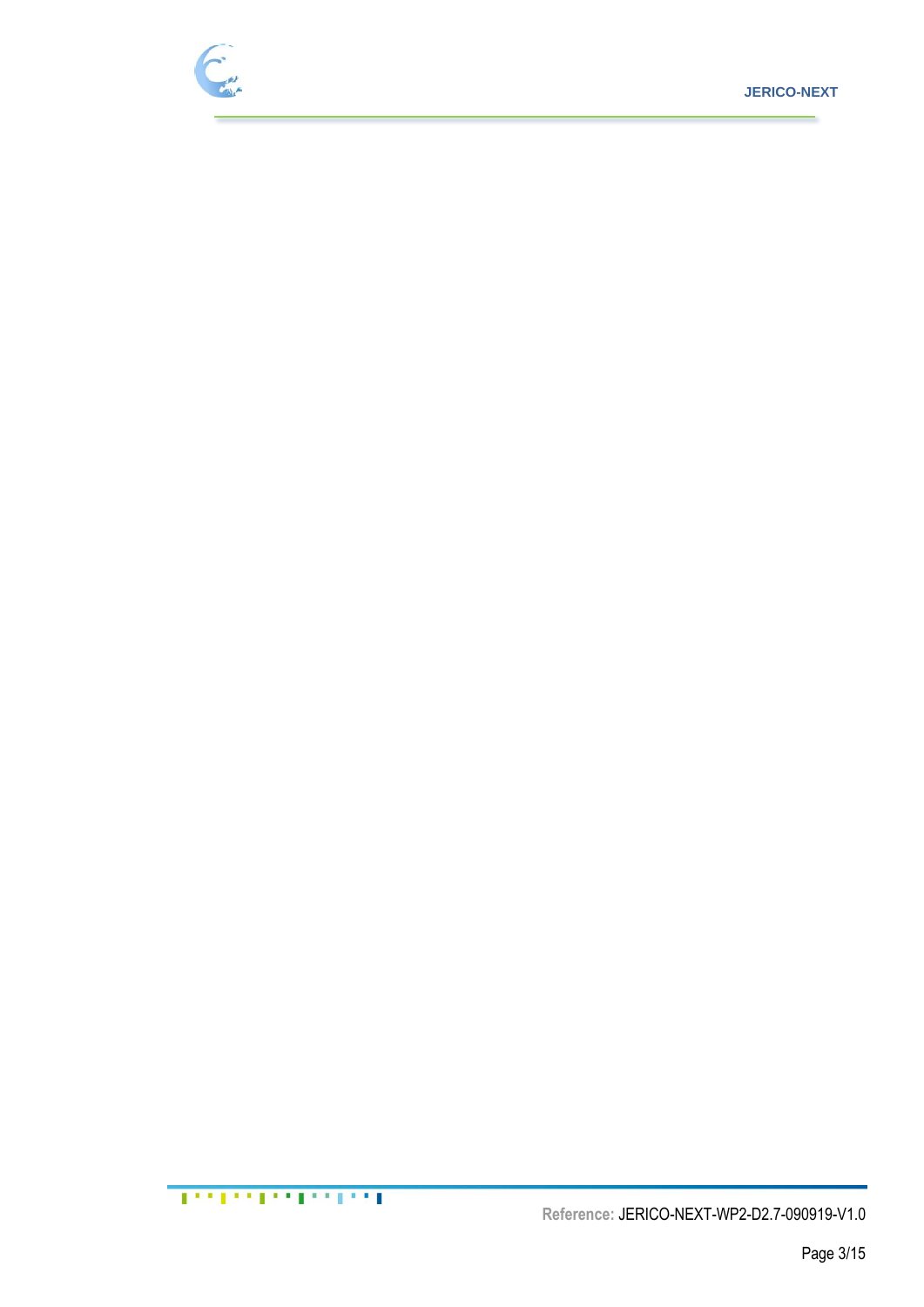

# **Table of contents**

|    |                | 2. The JERICO Label at the end of the FP7 JERICO project  Erreur ! Signet non défini.                    |  |
|----|----------------|----------------------------------------------------------------------------------------------------------|--|
|    | 3 <sub>1</sub> | The development of the JERICO Label in JERICO-NEXT Erreur ! Signet non défini.                           |  |
|    | 3.1.           |                                                                                                          |  |
|    | 3.2.           | Description of a possible structure for a "technical" descriptor for the JERICO Label, and the potential |  |
|    |                |                                                                                                          |  |
|    | 3.3.           |                                                                                                          |  |
| 4. |                |                                                                                                          |  |
|    | 5.             |                                                                                                          |  |
|    |                |                                                                                                          |  |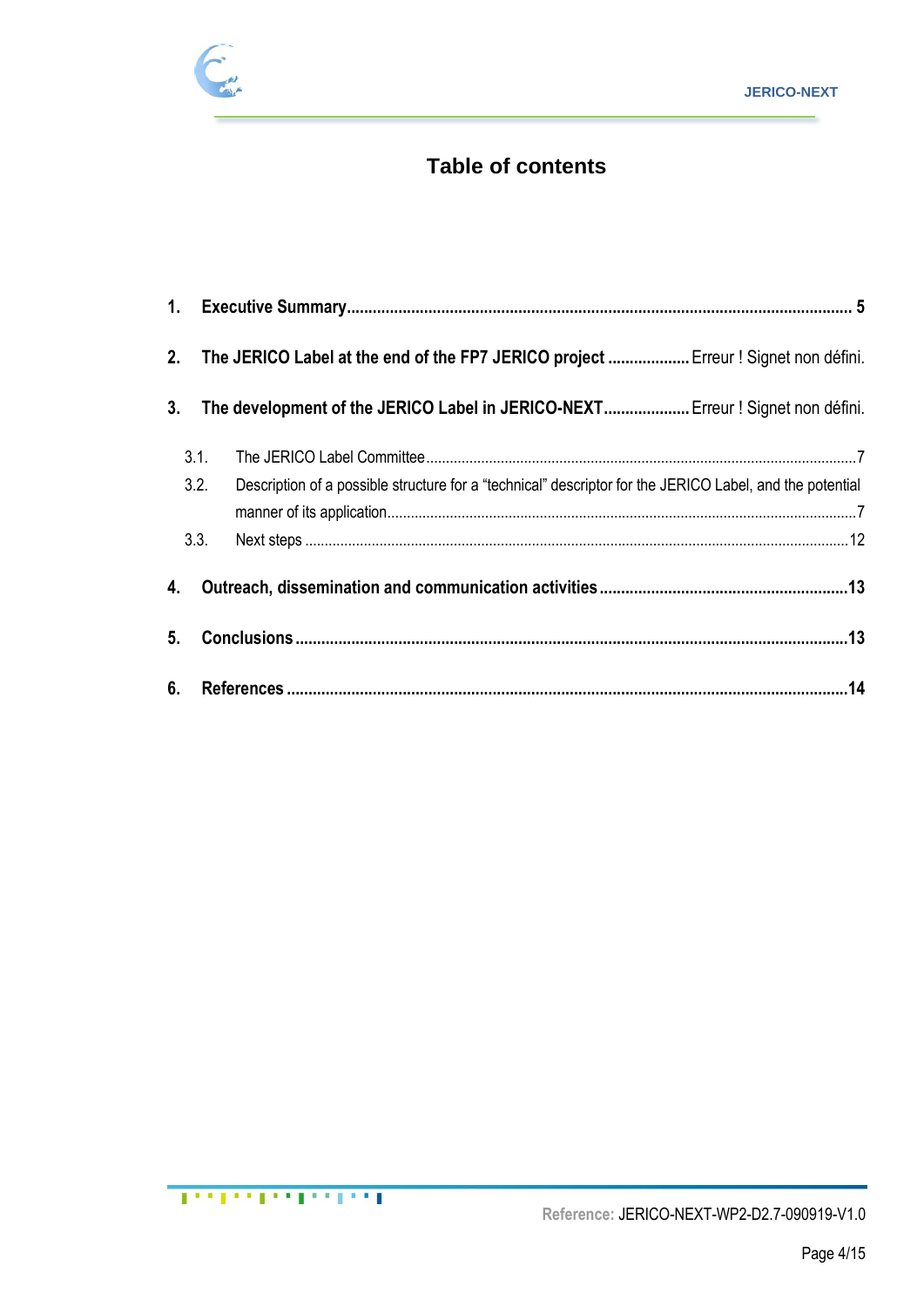

# <span id="page-4-0"></span>**1. Executive Summary**

This document summarizes the work done on the JERICO-Label in JERICO-NEXT, from the perspective mainly of the development of some of its "technical" aspects. The activity reported on forms part of Work Package 2 ("Harmonization of technologies and methodologies - technical strategy") of the project – specifically, Task 2.6 ("The JERICO Label Technical Committee"). This task gathered together 16 partners from 11 European countries (Italy, Finland Germany, France, Norway, UK, Greece, Sweden, Spain, Sweden, and the Netherlands), and was co-led by two of them, OGS and HCMR.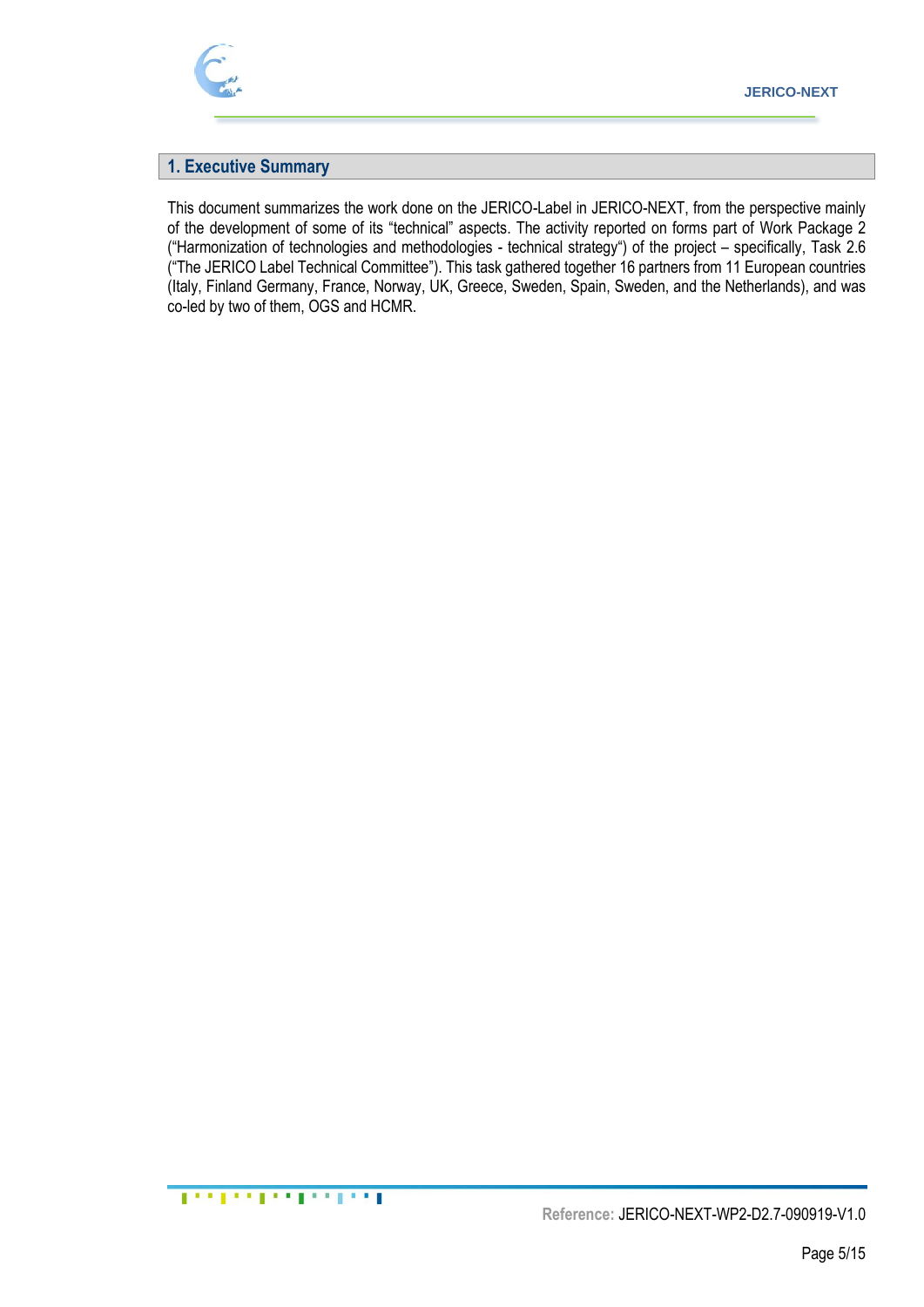

# **2. The JERICO Label at the end of the FP7 JERICO project**

During the FP7 JERICO project, the precursor to JERICO-NEXT, it was envisioned that the then newly constituted transnational network of coastal observatories would progress towards greater and greater harmonization with respect to technologies, methodologies and procedures, leading to continuing improvements in operational transparency, and thus to more uniform services and products. The possibility of introducing a "JERICO Label" to showcase these qualities of the JERICO RI to the outside world was therefore debated, and a scoping study on the characteristics of a similar construct was completed by the end of the project (JERICO-FP7 deliverable D1.4: [http://www.jerico-ri.eu/download/filebase/jerico\\_fp7/deliverables/D1.4\\_Jerico-Label-V3\\_0.pdf\)](http://www.jerico-ri.eu/download/filebase/jerico_fp7/deliverables/D1.4_Jerico-Label-V3_0.pdf).

According to the study, the Label had to accomplish the following:

- acknowledge the consensus on guidelines for best practices in the design, implementation, maintenance, data policy and valorization of the coastal observing elements of the JERICO RI;
- allow fair recognition of the quality of the managed observatories within the JERICO RI:
- help stakeholders to become aware of the European interest in the development of high quality coastal observatories;
- foster a wider market for industry in the fields of sensor technology and platforms based on agreed recommendations.

And, it needed to be able to do all of the above without neglecting:

- the heterogeneity of the coastal observing systems in the JERICO RI, and their abilities to address the multiple space and time scales characterizing environmental variability;
- the necessity to comply with other normative efforts in marine observing (e.g. EU initiatives such as SeaDataNet & MyOcean, EMODnet, etc.);
- the specificities of the coastal marine environment:
- the heterogeneity of coastal processes, and the many interacting scales that they can encompass;
- ongoing advancements in instrumentation, platforms and data management technologies;
- ongoing progress in scientific knowledge relating to marine ecosystem processes.

The Label itself was specified as "… a set of criteria defined to ensure some standardization and interoperability, and the quality of data for coastal observatories". Three qualities were chosen as yardsticks:

- **Sustainability:** intended, essentially, as funding for keeping a system running in the long-term (5 years);
- *Operationality:* intended, essentially, as the level of efficiency of the process taking acquired data from raw to quality-assured and available for use in real-time and/or delayed mode;
- *Observing/research purpose ("fitness for purpose"):* intended, essentially, as the completeness of the list of parameters handled by a system in relation to scientific and/or other operational goals.

Finally, based on the above criteria, a classification scheme to regulate the implementation of the Label was also proposed, and is summarized in the figure 1 below.



**Figure 1.** The classification of observing systems in the JERICO-Label scheme from the EU FP7 JERICO project: [1] New Entry, [2] Standard level, and [3] Full level.

**1994 - 1994 - 1994 - 1995** 

**Reference:** JERICO-NEXT-WP2-D2.7-090919-V1.0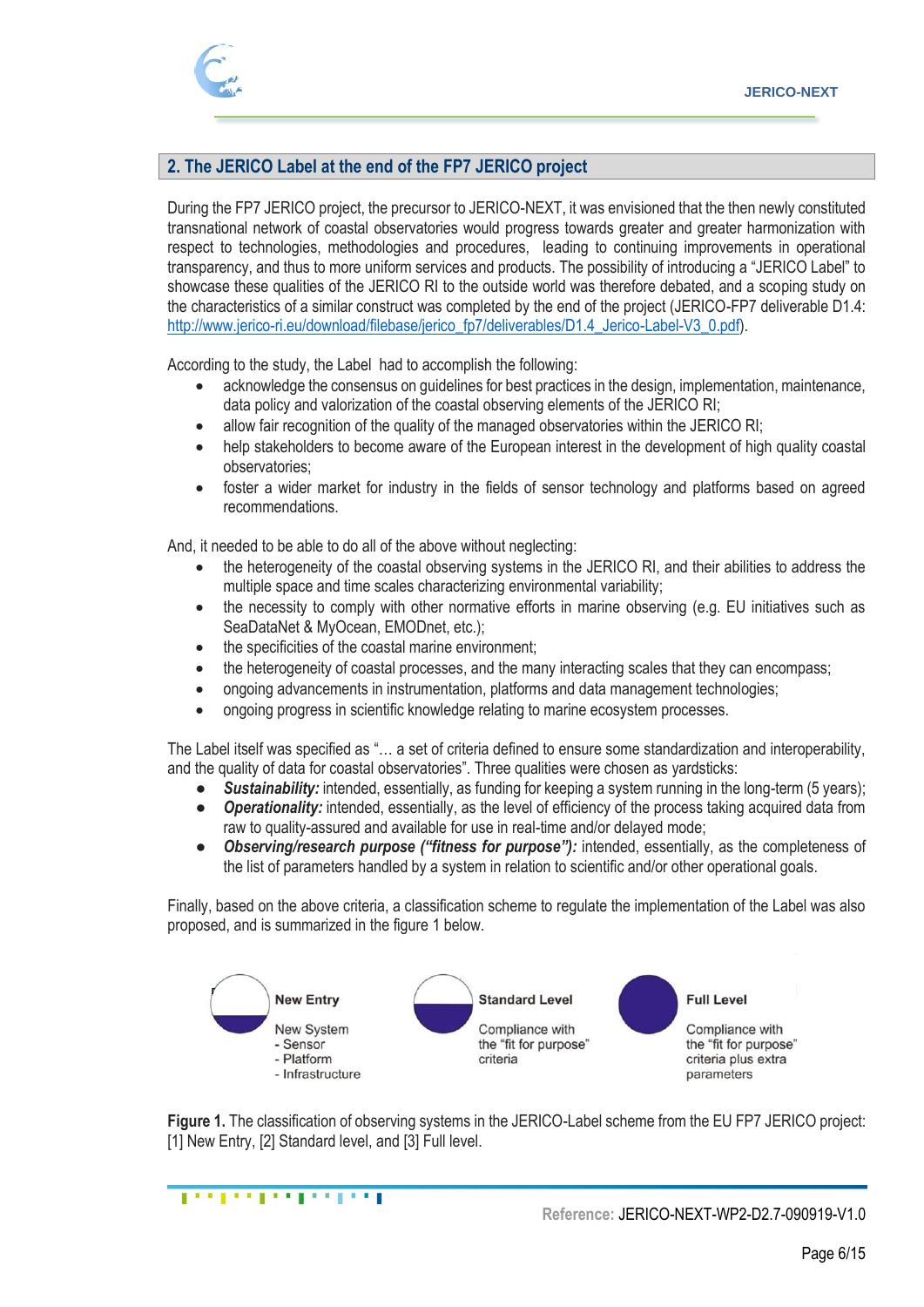

## **3. The development of the JERICO Label in JERICO-NEXT**

<span id="page-6-0"></span>In JERICO-NEXT, the work on the JERICO Label from the preceding FP7 JERICO project was carried forward, identifying drawbacks and weaknesses, with a view towards:

- supporting the continuing consolidation of harmonization efforts within the network of JERICO observatories;
- aiding in standardizing operations and relative practices across this network.

The specific questions regarding the Label tackled in this project were the following:

- How to frame a composite "technical" descriptor to condense the information relating to the characteristics of a coastal observatory in an objective way?
- How to apply a similar descriptor for network management purposes?

## **3.1 The JERICO Label Technical Committee**

The JERICO Label Committee was the body established to oversee the furtherance of the work on the JERICO Label in JERICO-NEXT. The Committee is constituted by representatives of the various partners participating in task 2.6 ("The JERICO Label Technical Committee") of Work Package 2 ("Harmonization of technologies and methodologies - technical strategy") of the project (table 1).

| <b>Organization</b> | <b>Role</b> | <b>Representative/s</b>                                           |
|---------------------|-------------|-------------------------------------------------------------------|
| <b>OGS</b>          | Lead        | Rajesh Nair                                                       |
| <b>HCMR</b>         | Co-lead     | George Petihakis                                                  |
| <b>HZG</b>          | Participant | <b>Wilhelm Petersen</b><br>Klas Ove Moller                        |
| <b>CNR-ISMAR</b>    | Participant | Stefania Sparnocchia                                              |
| <b>AZTI</b>         | Participant | <b>Julien Mader</b>                                               |
| <b>NIVA</b>         | Participant | <b>Andrew King</b>                                                |
| Ifremer             | Participant | <b>Patrick Farcy</b><br>Ingrid Puillat<br><b>Laurent Delauney</b> |
| <b>SOCIB</b>        | Participant | Joaquin Tintoré                                                   |
| <b>CNRS</b>         | Participant | Antoine Grémare                                                   |
| <b>FMI</b>          | Participant | Lauri Laakso                                                      |
| <b>IMR</b>          | Participant | Henning Wehde                                                     |
| <b>SMHI</b>         | Participant | <b>Bengt Karlson</b>                                              |
| <b>SYKE</b>         | Participant | Jukka Seppala                                                     |
| <b>UPC</b>          | Participant | Joaquin del Rio                                                   |
| <b>DELTARES</b>     | Participant | Anouk Blauw                                                       |
| <b>CEFAS</b>        | Participant | Naomi Greenwood                                                   |

**Table 1.** The composition of the JERICO Label Committee in JERICO-NEXT.

These representatives collaborated actively in all discussions relating to the task (via both in-person and virtual meetings), and generously provided precious expertise and input which served to develop the present document. Following a decision taken during the last General Assembly of JERICO-NEXT, the JERICO Label Committee has been reorganized into three working groups, one dealing with matters relating to observing platforms, a second dealing with matters relating to measurements, and a third dealing with matters relating to data management.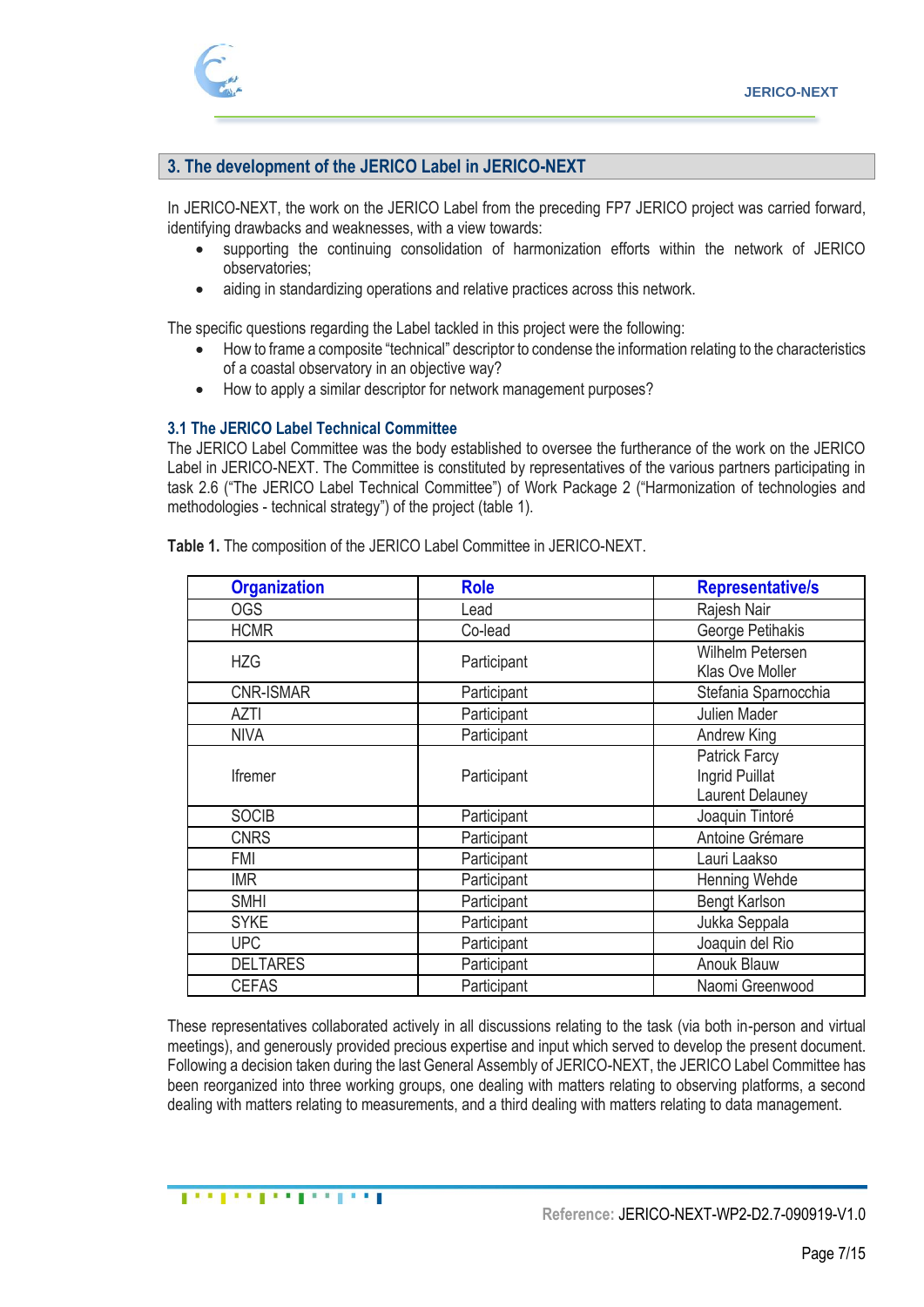

## **3.2 Description of a possible structure for a "technical" descriptor for the JERICO Label, and the potential manner of its application**

In the FP7 JERICO project, the following 3 criteria were defined for the JERICO Label:

- 1) sustainability;
- 2) operational viability;
- 3) Fitness-for-purpose.

In JERICO-NEXT, we have attempted to use these criteria to lay down the foundation of a workable system for implementing the Label within the JERICO RI in the future. A general outline of the main elements of this system is presented in table 2.

**Table 2.** The JERICO Label criteria defined in the FP7 JERICO project, and their practical "expressions" as established in JERICO-NEXT.

| <b>Criterion</b> | <b>Sustainability</b>                | <b>Operational viability</b>         | <b>Fitness-for-purpose</b>       |
|------------------|--------------------------------------|--------------------------------------|----------------------------------|
| äs               | Strategic<br><b>Operational Plan</b> | Description of the<br>infrastructure | Infrastructure<br>classification |
| Expressed        | Gaps identification                  |                                      | Measured variables               |
|                  | Sustainability                       | <b>Cost Statement</b>                | Measurement goals                |
|                  | Analysis                             |                                      | <b>Best Practices</b>            |

## **Sustainability**

#### *The Strategic Operational Plan*

The Strategic Operational Plan (SOP) will be a high-level document delineating how an infrastructure is managed and operates. It is envisaged that this Plan will evolve as the infrastructure matures, new technologies become available, priorities and funding levels change, and new users and stakeholders are identified. The function of the SOP will be to describe the operations relating to the infrastructure - including any relevant subsystems - as either an individual element or as a part of a broader regional/national coastal ocean observing network (see box below).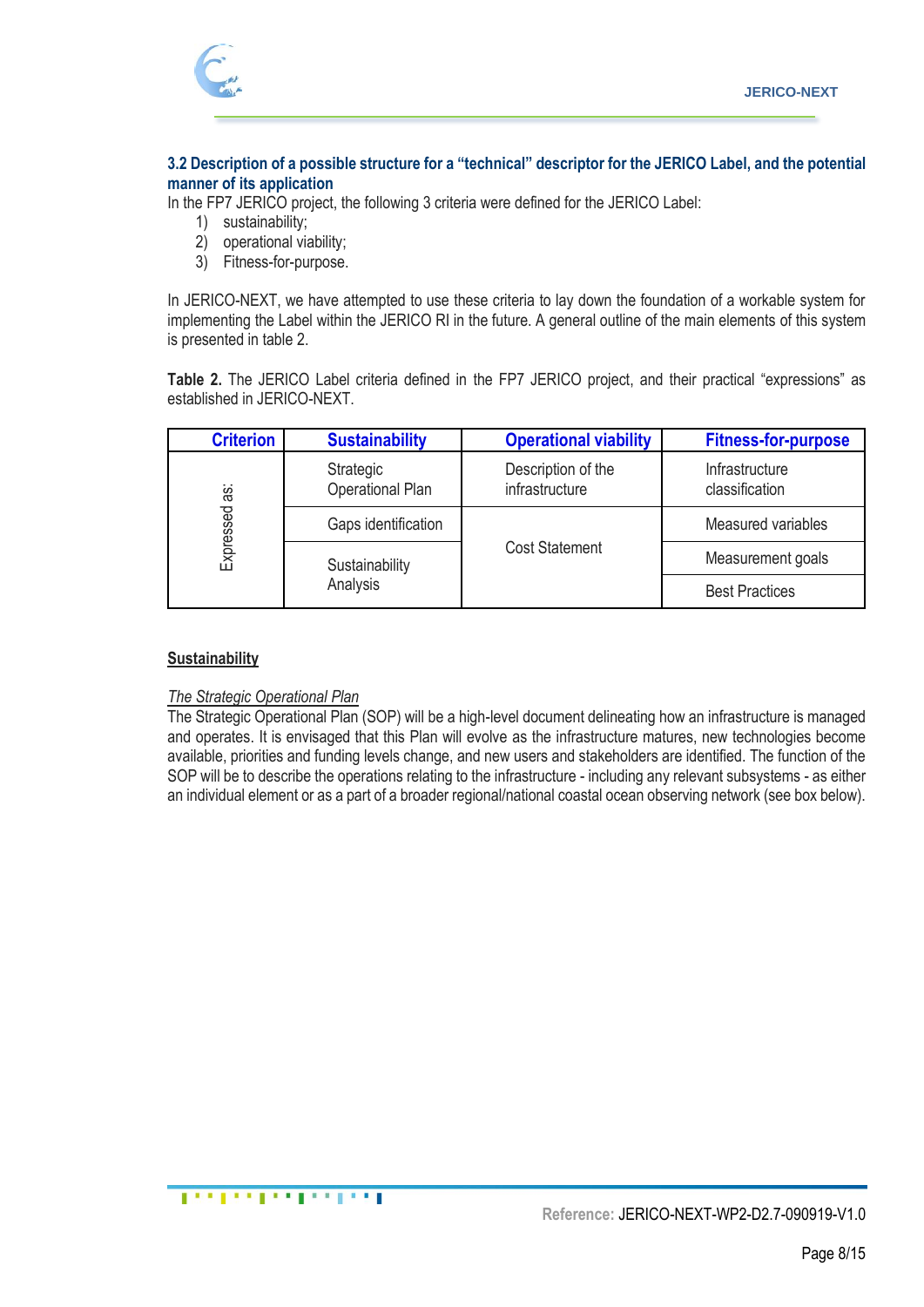

# **Some of the main topics expected to be dealt with in the Strategic Operational Plan**

- **1.** Background and context:
	- **●** the role of the infrastructure in the area/region where it is located, and more generally within the EU;
	- **●** the primary assets of the infrastructure, and the partners involved;
	- **●** the procedures envisioned to update and maintain the Strategic Operational Plan, itself.
- **2.** Goals and Objectives:
	- **●** the main mission of the infrastructure, and how this relates to the goals of the JERICO RI;
	- the benefits the infrastructure will bring to the JERICO system, and vice versa e.g., in relation to data acquisition and management, the development of products and services, research, education and outreach, etc.
- **3.** Infrastructure operation:
	- **●** the strategies and means adopted to ensure that the infrastructure is run as an integrated system, where the different activities come together in a coherent way generating uniform services and products of established quality;
	- **●** the strategies and means adopted to ensure that observations are being made and data are being delivered successfully in the manner explicitly declared;
	- the implementation of sound management principles;
	- the employment of Best Practice doctrine in all aspects of routine operation (wherever possible).
- **4.** Data management:
	- **●** the strategies and means adopted to ensure data accessibility and usability, including policy, documentation, quality assurance, and preservation and archival.

## *Gaps identification*

This will take the form of a document identifying, in the context of the Strategic Operational Plan:

- existing gaps in observation coverage in the area/region where the infrastructure is located;
- needs for capital improvements of the infrastructure;
- other recommendations to address specific scientific and societal priorities.

## *Sustainability Analysis*

This will be a document presenting an analysis on the sustainability of the infrastructure in the long-term (at least five years ahead) using appropriate tools, e.g. a business plan, that will highlight among other things:

- the current and projected sources of funding and in-kind support;
- the plans and strategies for diversifying the funding base;
- the apportionment of funding across all the infrastructure-related activities;
- future funding shortfalls and associated risks.

## **Operational viability**

## *Description of the infrastructure*

This will be a document recounting the details of the infrastructure (components, organization, output, products, etc.), demonstrating its eligibility for incorporation into the JERICO RI system.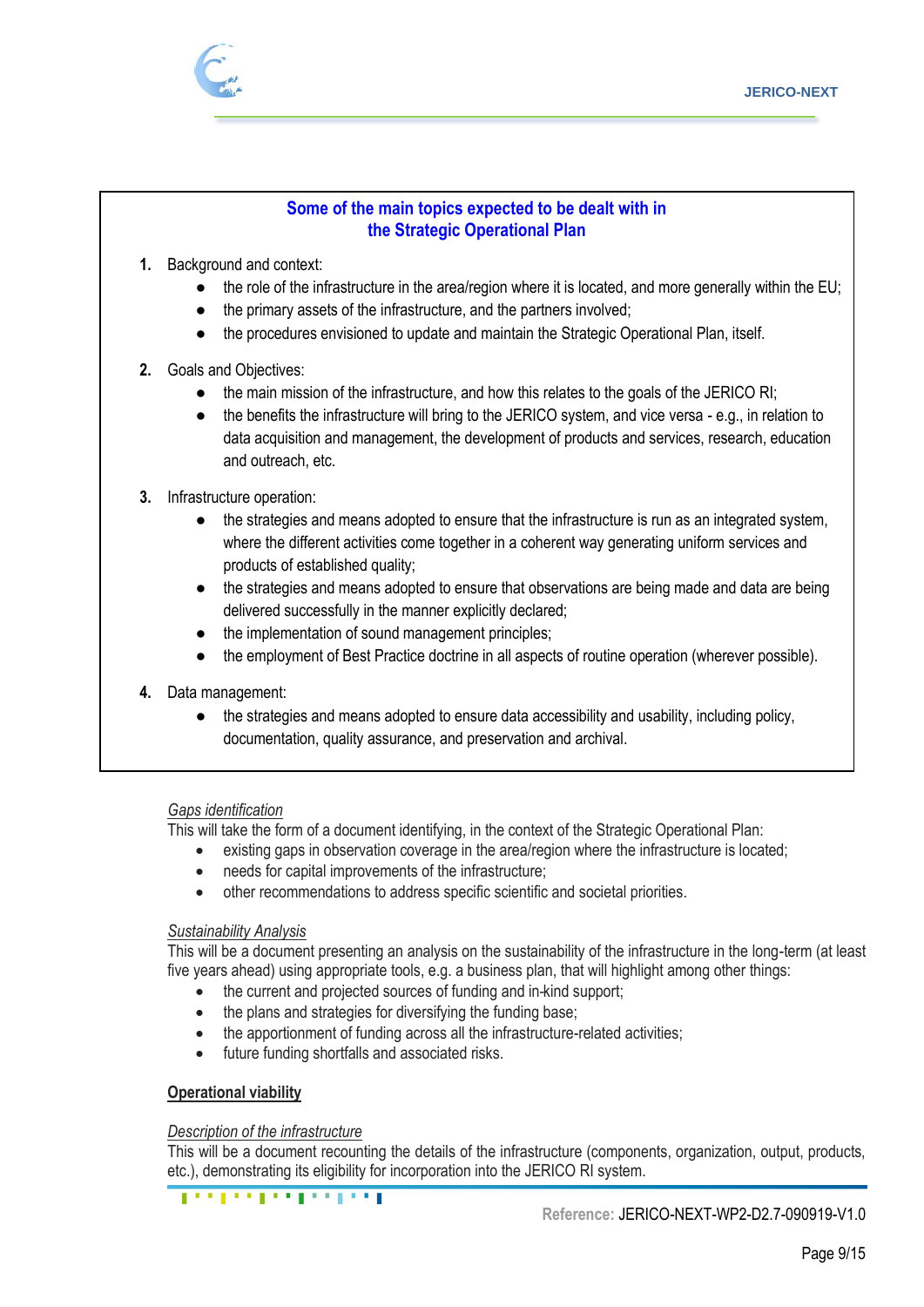

## *Cost Statement*

This will be a document presenting an asset inventory and a cost statement (including capital and running costs) for the infrastructure, containing up-to-date information.

## **Fitness-for-purpose**

## *Infrastructure classification*

For the purposes of the JERICO Label, infrastructure will be classified into three categories (as shown in table 3), depending on the end-use attributes of the measurements that they are providing.

**Table 3.** The JERICO classification scheme for integrated coastal observing infrastructure.

| <b>Group</b> | <b>Class</b> | <b>Description</b>                                                                                                                                                                                                                                                                                                      |  |
|--------------|--------------|-------------------------------------------------------------------------------------------------------------------------------------------------------------------------------------------------------------------------------------------------------------------------------------------------------------------------|--|
|              | Regulatory   | Measurements supporting assessments of compliance with predetermined<br>criteria (e.g. those established within the frameworks of the MSFD or<br>regional conventions like HELCOM, OSPARCOM, etc.).                                                                                                                     |  |
| 2            | Routine      | An enhanced suite of measurements that promote understanding of the<br>mechanisms (including biologically mediated mechanisms) governing<br>coastal processes;<br>Measurements of quality sufficient to identify relative spatial patterns and<br>short-term variation in the coastal environment.                      |  |
| 3            | Research     | Opportunistic or experimental measurements that may offer enhanced<br>insights into coastal processes and impacts;<br>Measurements of quality sufficient to assess long term trends in coastal<br>processes with a defined level of confidence;<br>Measurements under development that may be later adapted to Group 2. |  |

The categories are not mutually exclusive, in the sense that an infrastructure can fall into one, two or all three of them, depending on the conditions met.

## *Measured variables*

Table 4 lists the JERICO network's current set of observables (space-time variables not included).

**Table 4.** JERICO RI: list of observables.

| <b>Physical</b><br><b>Oceanography</b> | <b>Biological Oceanography/Marine</b><br><b>Biogeochemistry</b> | <b>Other measured</b><br>variables |
|----------------------------------------|-----------------------------------------------------------------|------------------------------------|
| Pressure                               | Fluorescence (Chlorophyll a)                                    | Underwater noise                   |
| Temperature                            | Turbidity                                                       | Vibration/motion<br>(Seismometry)  |

# 1221223-023-023-024

**Reference:** JERICO-NEXT-WP2-D2.7-090919-V1.0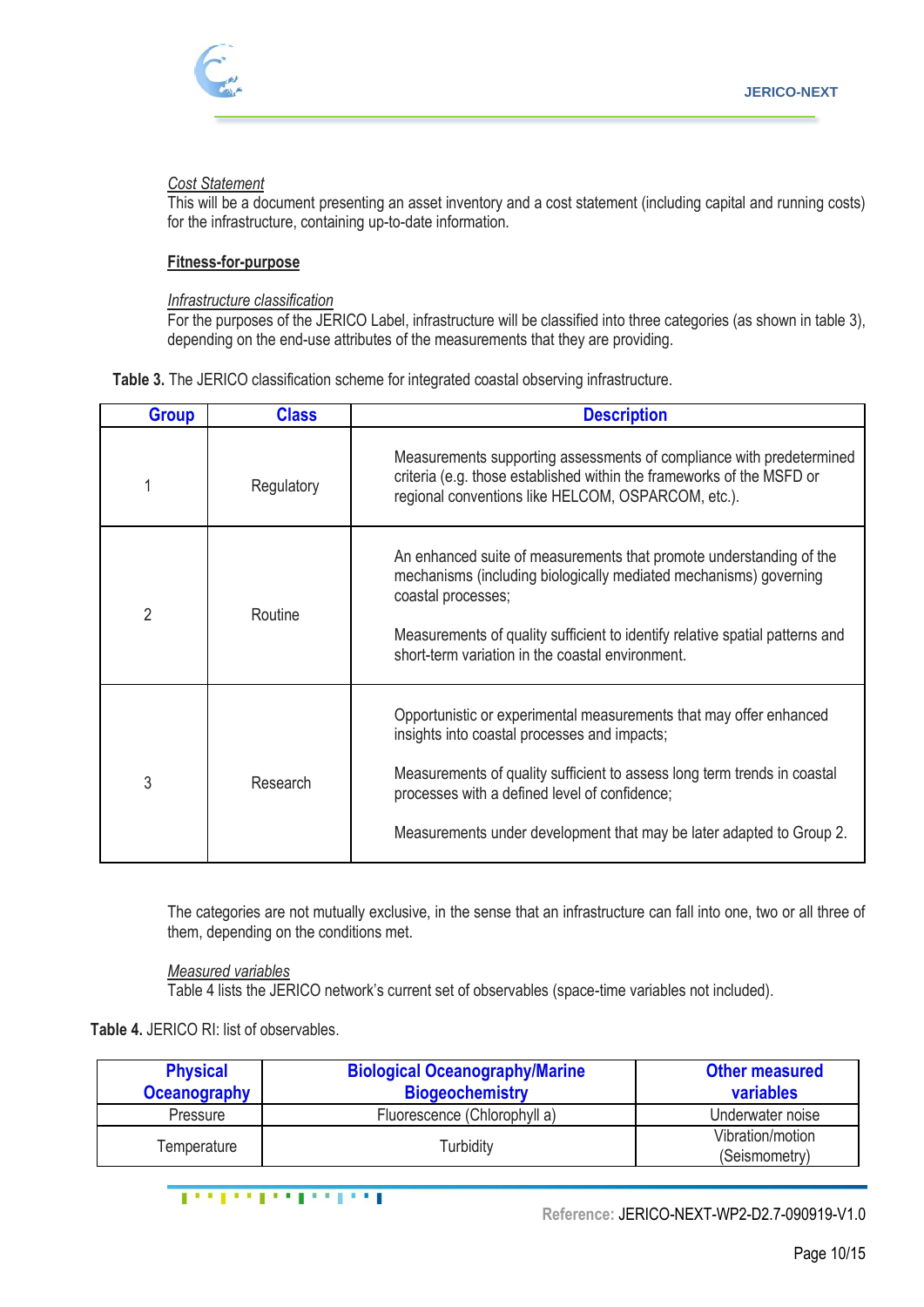

| Conductivity |                                                           | <b>CDOM</b>                                        |
|--------------|-----------------------------------------------------------|----------------------------------------------------|
| (salinity)   | Photosynthetically Active Radiation (PAR)                 | (Colored Dissolved<br>Organic Matter)              |
| Currents     | <b>Nitrates</b>                                           | EC (Eddy Correlation) flux                         |
|              | Phosphates                                                | Air temperature                                    |
|              | <b>Silicates</b>                                          | Atmospheric pressure                               |
|              | Ammonia                                                   | Relative humidity                                  |
|              | Dissolved oxygen                                          | Wind speed and direction                           |
|              | рH                                                        | CO2 concentration in air                           |
|              | pHT<br>(pH on the total hydrogen ion concentration scale) | Fluorescence<br>(Phycocyanin and<br>phycoerythrin) |
|              | <b>Total Alkalinity</b>                                   |                                                    |
|              | pCO2 (partial pressure of CO2)                            |                                                    |
|              | TCO2 (DIC - Dissolved Inorganic Carbon)                   |                                                    |
|              | DOC (Dissolved Organic Carbon)                            |                                                    |
|              | TOC (Total Organic Carbon)                                |                                                    |
|              | POC (Particulate Organic Carbon)                          |                                                    |

#### *Measurement goals*

This will be a report showing that the following three critical measurement requirements are being met by the infrastructure.

a) Observations (whether measured, estimated, or calculated) must be associated with an uncertainty; the term "uncertainty" should be taken to mean the standard uncertainty of measurement, that is, with the associated confidence interval equivalent to that for a standard deviation.

b) Observations must be calibrated to a community-accepted set of reference materials, when available, and documented and reported; similarly, when any other kind of material is used for calibration, this must be documented and reported.

c) All constants applied in the derivation of calculated parameters must be documented and reported, along with the units and scale; the uncertainties of such constants must be incorporated into the estimate of the uncertainty of each derived parameter.

#### *Best Practices*

A basic requirement to enable efficient monitoring and streamlined services by an observing infrastructure especially when it has to operate as part of a network - is defining and following Best Practices (either developed in-house or recommended methods and procedures) for managing and running it. This is particularly true in the context of instrumentation and measurement, maintenance, data acquisition, data flow, data integration and data product generation. Acknowledging this fact, the JERICO RI places a lot of importance on Best Practices, and has done considerable work in this area during both the JERICO (FP7) and JERICO-NEXT (H2020) projects (table 5).

An observing infrastructure wishing to be part of the JERICO system will be asked to produce a report detailing the efforts it is undertaking to ensure that Best Practices are an integral part of its operation, including any relevant documentation that could be shared within the JERICO network first and possibly with the community-at-large **later** 

**Table 5.** JERICO RI: Best Practice documentation produced during the JERICO (EU FP7) and JERICO-NEXT(EU H2020) projects.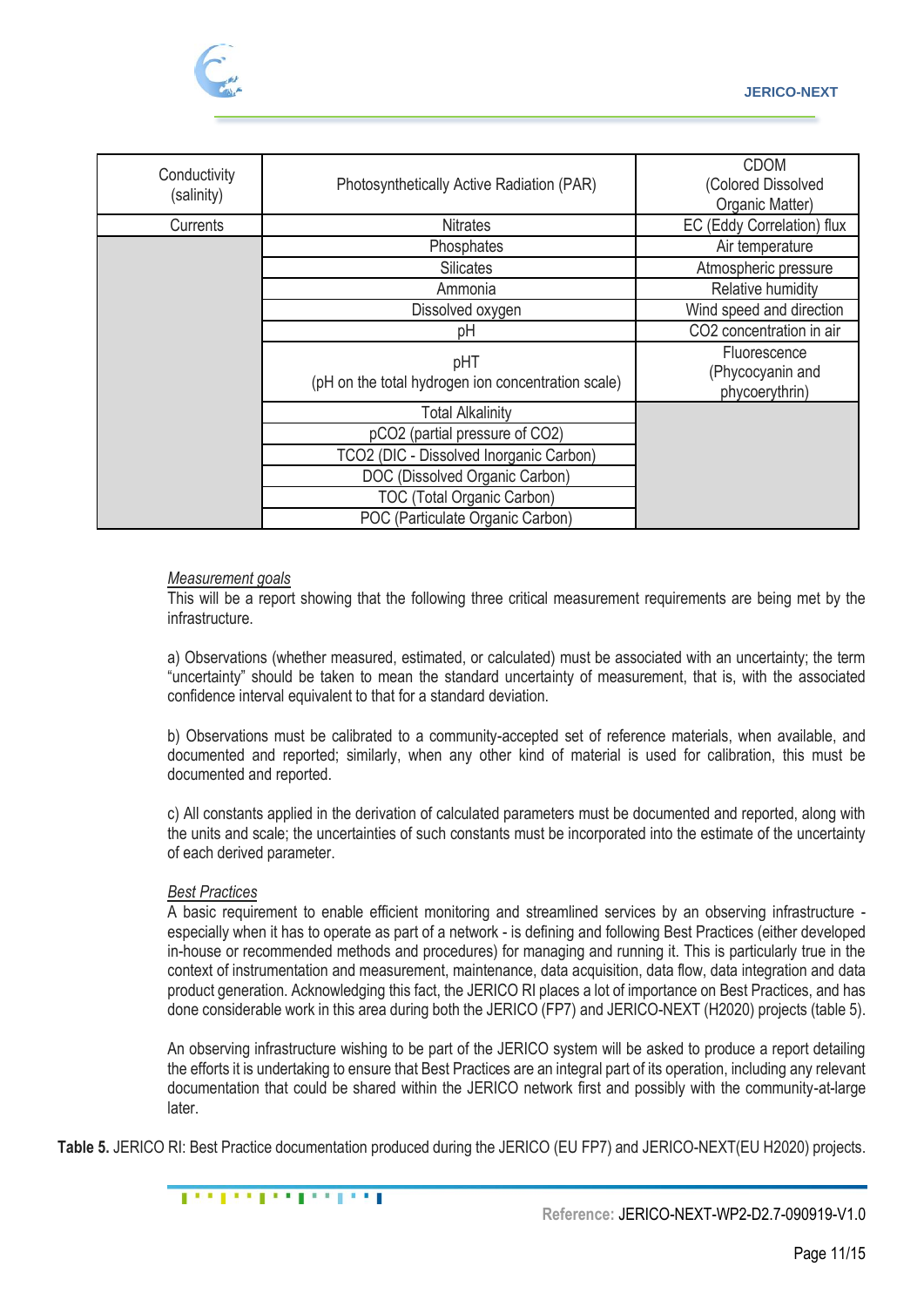| <b>Title of document</b>                                                                                                               | <b>Link to document</b>                                                                                                                                                   |
|----------------------------------------------------------------------------------------------------------------------------------------|---------------------------------------------------------------------------------------------------------------------------------------------------------------------------|
| JERICO-NEXT: Report on new network systems: status of<br>HF-radar systems and cabled coastal observatories<br>(Deliverable D2.1)       | http://www.jerico-ri.eu/download/jerico-next-<br>deliverables/JERICO-NEXT-Deliverable-2.1.pdf                                                                             |
| JERICO-NEXT: Report on Best Practice for new network<br>systems: HF-radar /cabled coastal observatories<br>(Deliverable D2.4).         | http://www.jerico-ri.eu/download/jerico-next-<br>deliverables/JERICO_NEXT_Deliverable_2.4_final.pdf                                                                       |
| JERICO-NEXT: Report on Best Practice for new network                                                                                   | JERICO-NEXT website (available by the end of the                                                                                                                          |
| sensors (Deliverable D2.5).                                                                                                            | project).                                                                                                                                                                 |
| JERICO-NEXT: Report on project activities relating to                                                                                  | JERICO-NEXT website (available by the end of the                                                                                                                          |
| calibration and assessment (Deliverable D2.6).                                                                                         | project).                                                                                                                                                                 |
| JERICO-FP7: Ferrybox Best Practices - 2014 (Deliverable                                                                                | http://www.jerico-ri.eu/previous-project/deliverables/d3-                                                                                                                 |
| D3.1                                                                                                                                   | 1-ferrybox-best-practices/                                                                                                                                                |
| JERICO-NEXT: Report on first methodological<br>improvements on retrieval algorithms and HF radar network<br>design (Deliverable D3.3). | http://www.jerico-ri.eu/download/jerico-next-<br>deliverables/JERICO-NEXT-Deliverable_3.3_v1.0.pdf                                                                        |
| JERICO-NEXT: Report on final assessment of                                                                                             | http://www.jerico-ri.eu/download/jerico-next-                                                                                                                             |
| methodological improvements and testing on infrastructures                                                                             | deliverables/JERICO-                                                                                                                                                      |
| (Deliverable D3.4).                                                                                                                    | NEXT_Deliverable_3.4_180719_final.pdf                                                                                                                                     |
| JERICO-FP7: Report on Calibration Best Practices                                                                                       | http://www.jerico-ri.eu/previous-project/deliverables/d4-                                                                                                                 |
| (Deliverable D4.2)                                                                                                                     | 2-report-on-calibration-best-practices/                                                                                                                                   |
| JERICO-FP7: Report on best practice in conducting<br>operations and maintaining (Deliverable D4.4)                                     | http://www.jerico-<br>ri.eu/download/filebase/jerico_fp7/deliverables/D4.4_R<br>eport%20on%20best%20practices%20in%20conductio<br>ng%20operations%20and%20maintaining.pdf |
| JERICO-NEXT: Recommendations on a free and open data                                                                                   | http://www.jerico-ri.eu/download/jerico-next-                                                                                                                             |
| access policy (Deliverable D5.1).                                                                                                      | deliverables/JERICO-NEXT_Deliverable_5.1_v1.3.pdf                                                                                                                         |
| JERICO-NEXT: Specifications for a European FerryBox                                                                                    | http://www.jerico-ri.eu/download/jerico-next-                                                                                                                             |
| data management system (Deliverable D5.3).                                                                                             | deliverables/JERICO-NEXT_Deliverable_5.3_v1.1.pdf                                                                                                                         |
| JERICO-NEXT: Best practices for quality control of sensor                                                                              | http://www.jerico-ri.eu/download/jerico-next-                                                                                                                             |
| based biochemical data (Deliverable D5.11).                                                                                            | deliverables/JERICO-NEXT_Deliverable-5.11_v1.3.pdf                                                                                                                        |
| JERICO-NEXT: Recommendation Report 1 for HFR data<br>implementation in European marine data infrastructures<br>(Deliverable D5.13).    | http://www.jerico-ri.eu/download/jerico-next-<br>deliverables/JERICO-NEXT-Deliverable-5.13 V1.pdf                                                                         |
| JERICO-NEXT: Recommendation Report 2 on improved<br>common procedures for HFR QC analysis (Deliverable<br>$D5.14$ ).                   | http://www.jerico-ri.eu/download/jerico-next-<br>deliverables/JERICO-NEXT-Deliverable 5.14 V1.pdf                                                                         |
| JERICO-NEXT: Guideline for the calibration of Glider data                                                                              | http://www.jerico-ri.eu/download/jerico-next-                                                                                                                             |
| (Deliverable D5.15).                                                                                                                   | deliverables/JERICO-NEXT-Deliverable_5.15_Final.pdf                                                                                                                       |
| JERICO-FP7: Real Time Data Management Handbook V1                                                                                      | http://www.jerico-ri.eu/previous-project/deliverables/d5-                                                                                                                 |
| (Deliverable D5.2).                                                                                                                    | 2-rt-data-handbook/                                                                                                                                                       |
| JERICO-FP7: Delayed-mode Data Management Handbook<br>V2 (Deliverable D5.6).                                                            | http://www.jerico-<br>ri.eu/download/filebase/jerico_fp7/deliverables/D5.6_D<br>elayed-<br>mode%20Data%20Management%20Handbook-V2.pdf                                     |
| JERICO-FP7: (Near) Real-time Data<br>Management Handbook V2 (Deliverable D5.8).                                                        | http://www.jerico-<br>ri.eu/download/filebase/jerico_fp7/deliverables/D5.8_R<br>eal-time%20Data%20Management%20Handbook-<br>V <sub>2.pdf</sub>                            |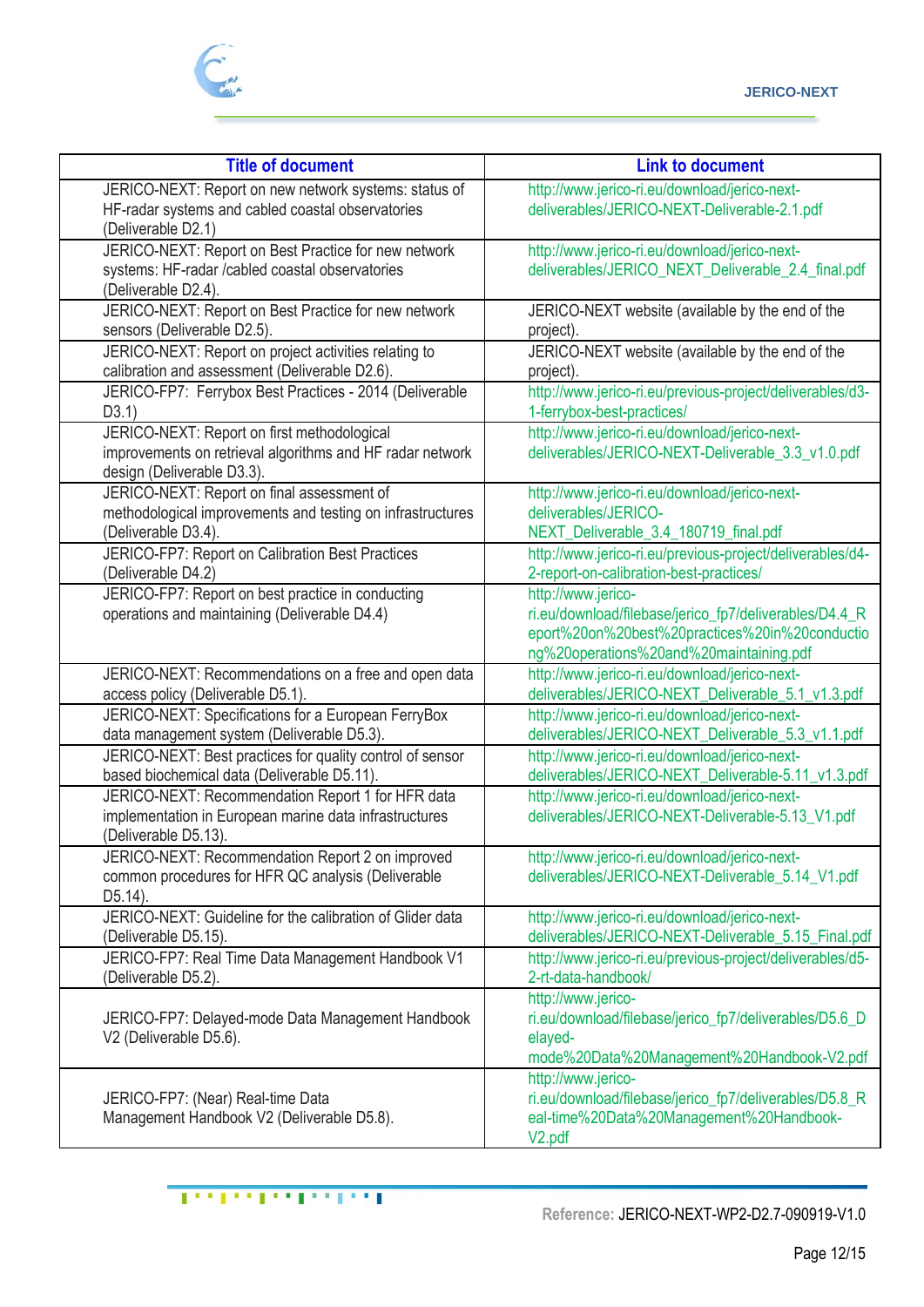

## **3.3 Next steps**

<span id="page-12-0"></span>The rationale underlying the JERICO Label is the need to try and set up a kind of distinguishing "identity" for observing systems constituting the JERICO RI, bringing to the forefront their distinctiveness in relation to similar systems operating outside the network. The reason for incorporating observables and measurement goals into the Label was, to a great degree, dictated by the need to find some practical way to assess an observing system from the perspective of its basic functionality: its ability to produce useful observations. "Usefulness", of course, is relative to end-use, which has been broadly classified as: regulatory, routine, and research.

It will therefore be necessary to draw up a "core" list of variables and target measurement goals for them under the three mentioned categories to use as a reference for comparison purposes when evaluating eventual requests by operators of observing infrastructure to obtain the JERICO-Label. This is easier said than done because there are very few community-backed guidelines explicitly establishing measurement goals for marine observables in general. The situation is further complicated by the fact that what constitutes "essential" variables for the coastal ocean still remains an open question. Furthermore, estimating measurement uncertainties under real conditions is a very difficult task, more so when instrumentation are being employed remotely and/or are operating autonomously as they often are. The debate on the selection of the core variables and the values to assign as measurement goals for them within the JERICO RI is heated and ongoing. The results from the discussions carried out thus far have been summarized in table 6. Note that, at the present stage, the values shown are very preliminary and are being presented here as useful indications for further deliberation only.

**Table 6.** Preliminary indications of possible target measurement goals for some JERICO RI observables in the three measurement end-use scenarios described earlier in the text: regulatory, routine, and research.

| <b>Variable</b>                                                   | <b>Regulatory</b>     | <b>Routine</b>        | <b>Research</b>       |
|-------------------------------------------------------------------|-----------------------|-----------------------|-----------------------|
| Temperature, °C                                                   | ±0.5                  | ±0.2                  | ±0.05                 |
| Salinity, PSS-78                                                  | ±0.1                  | ±0.1                  | ±0.05                 |
| Pressure, dbar                                                    | ±0.2                  | ±0.2                  | ±0.1                  |
| Waves, m                                                          | ±0.2                  | ±0.2                  | ±0.1                  |
| Currents, ms-1                                                    | ±0.05                 | ±0.05                 | ±0.03                 |
| Photosynthetically active radiation                               | ±25/±10%              | $\pm 5/\pm 10\%$ of   | $\pm$ 1/ $\pm$ 10% of |
| (PAR), umol m-2s-1 (PPFD)                                         | of reading            | reading               | reading               |
| Wind direction, °                                                 | ±5                    | ±5                    | ±2                    |
| Wind speed, ms-1                                                  | $\pm$ 1/ $\pm$ 10% of | $\pm$ 1/ $\pm$ 10% of | $\pm$ 1/ $\pm$ 10% of |
|                                                                   | reading               | reading               | reading               |
| Secchi depth, m                                                   | ±0.5                  | ±0.5                  | ±0.2                  |
| Dissolved oxygen (% saturation)                                   | ±6                    | ±2                    | ±0.5                  |
| pCO2, µatm                                                        | ±50                   | ±30                   | ±10                   |
| pН                                                                | ±0.1                  | ±0.05                 | ±0.02                 |
| Nitrates, umolL-1                                                 | ±1                    | ±0.5                  | ±0.2                  |
| Phosphates, umolL-1                                               | ±1                    | ±0.5                  | ±0.2                  |
| Silicates, µmolL-1                                                | ±1                    | ±0.5                  | ±0.2                  |
| Ammonia, umolL-1                                                  | ±1                    | ±0.5                  | ±0.2                  |
| Total nitrogen, umolL-1                                           | ±1                    | ±0.5                  | ±0.3                  |
| Total phosphorus, umolL-1                                         | ±1                    | ±0.5                  | ±0.3                  |
| Hydrogen sulphide, umolL-1                                        | ±15                   | ±10                   | ±5                    |
| Chlorophyll a, µgL-1                                              | ±0.5                  | ±0.3                  | ±0.1                  |
| Turbidity, NTU                                                    | ±0.3                  | ±0.2                  | ±0.1                  |
| <b>Colored Dissolved Organic Matter</b><br>(CDOM), m-1 (@ 350 nm) | ±0.5                  | ±0.2                  | ±0.1                  |

1991 1992 1993 1994 1994

**Reference:** JERICO-NEXT-WP2-D2.7-090919-V1.0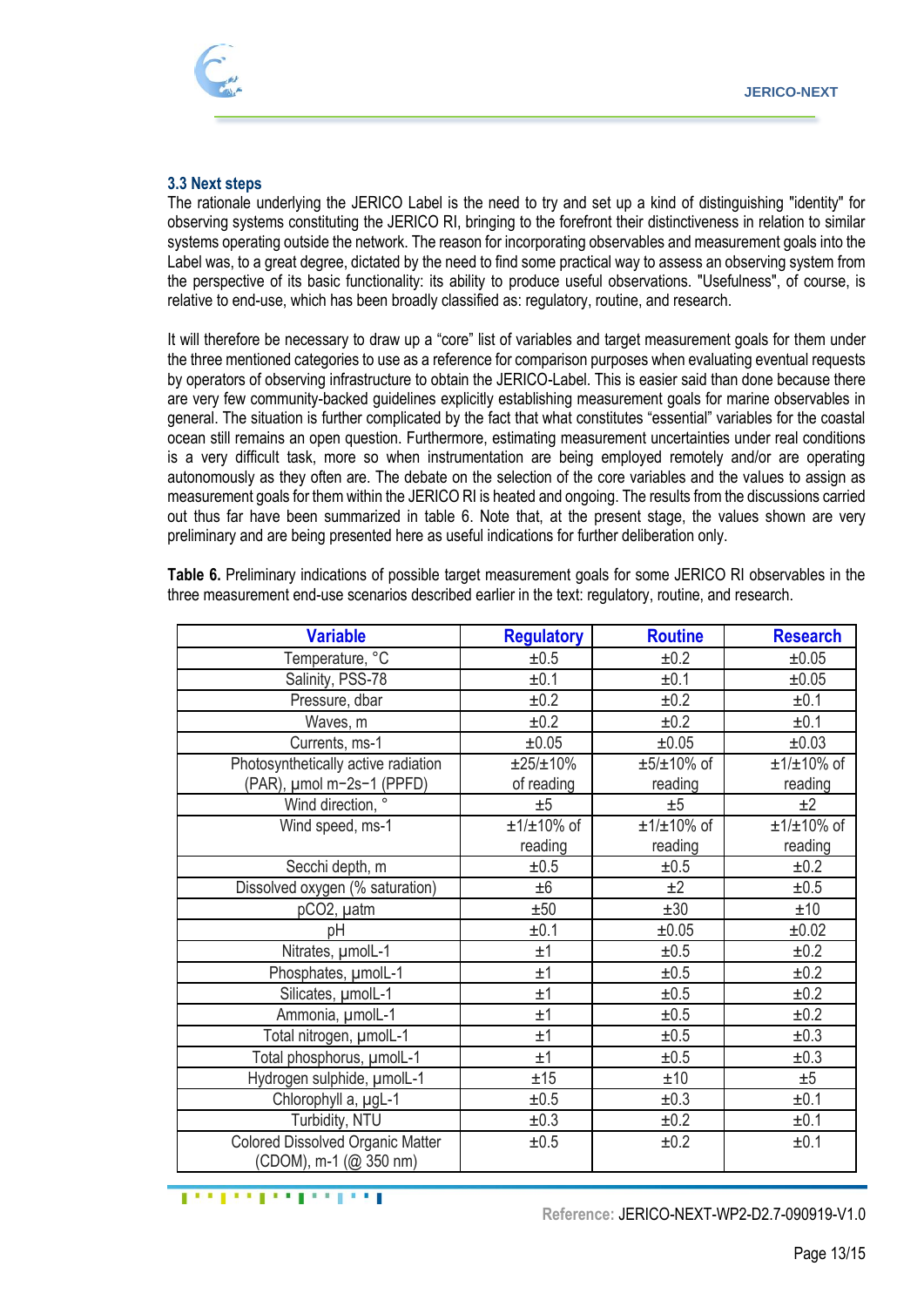

Another important aspect to consider is the need to continue to maintain, in one way or another, the activities of the RI relating to Best Practice. Regarding sensor types, measurement methods, and quality assurance procedures, quite a bit of information has already been compiled in various JERICO and JERICO-NEXT deliverables, but these will require updating. Also, as new technologies enter to form part of the network, fresh procedures and documentation will have to be drawn up and maintained.

A further question to tackle is that of the assessment system for determining the final status of an infrastructure in the context of the Label. This is the subject of ongoing discussion within the JERICO community, and is something that still needs to be defined. An idea would be to try and create some kind of grading system with scores to be assigned for defined characteristics (e.g. completeness and quality of submitted documentation, ability to meet measurement goals for specific variables, etc.), and a scale for evaluation. Such a system would make the whole evaluation process more objective and transparent, and therefore easier to manage.

Finally, there is the matter of setting up the administrative framework that will be necessary for managing the Label to deal with. Some of the main issues here will be:

- the definition of the application "form", and the terms used therein;
- the conditions for accepting an application (eligibility);
- the formalization of an application;
- the review of an application;
- the rules governing assent to and compliance with affiliation requirements;
- the duration and renewal of an affiliation;
- the procedure for derecognition, if the conditions of a granted affiliation are not being met.